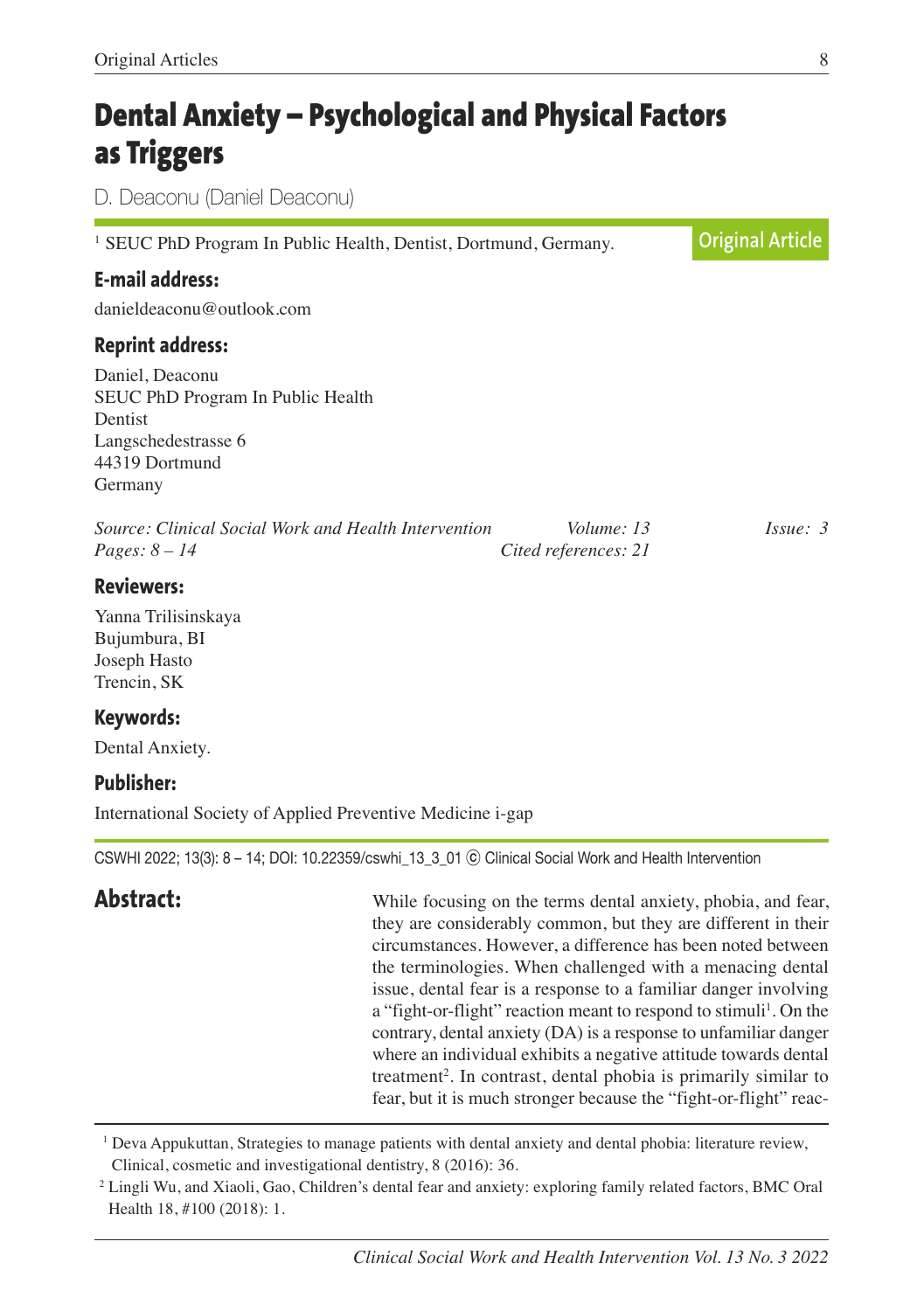tion happens when one thinks or is reminded about the situation3 . There are 3 categories of dental phobias based on their intensity<sup>4</sup>. Dental anxiety is popular with the general population and is the least intense, mild odontophobia. When the issue becomes moderate, it becomes dental fear or moderate odontophobia. Finally, a severe case is considered rare and can be challenging to manage - dental phobia.

#### **Introduction**

DA is among the problems that affect different societies, becoming a worldwide public health concern, and has been identified as the fifth most prevailing reason for anxiety<sup>5</sup>. DA is ubiquitous as many people encounter various degrees of anxiety, mainly when they are about to experience a definite dental process, be operated on, and have not experienced it before. Furthermore, those with dental phobia will evade dental care regardless of whether they face a physical problem or a psychological challenge that turns out to be immense6 . This means that DA result in dental care avoidance. DA patients regularly delay or evade dental treatment by turning down appointments. Consequently, this results in a vicious circle leading to a higher pervasiveness and seriousness of dental disease to co-found with impeded dental appointments owing to the disease<sup>7</sup>.

#### **Causes of dental anxiety (DA)**

One of the leading psychological and physical causes of DA is traumatic experiences in childhood which in many cases result in lifetime severity of DA<sup>8</sup>. If an individual experienced dental pain in their childhood, they are likely to

actively respond to any such pain due to the presence of historical but fresh memories. Additionally, DA can also be indirectly acquired from indirect sources like perceiving how others behave. This might be from relatives, close friends, or even strangers acting negatively toward dental stimuli. It can also be caused by a mutual negative reflection of DA drawn from media and society. Research has shown that this indirect learning aspect for some individuals has an ultimate effect on inducing phobia<sup>9</sup>. It has been identified that a sizeable percent of DA is acquired from external negative experiences.

Dental decay is highly associated with excessive pain. Apparently, pain is the primary cause of anxiety $10$ . Due to the excruciating pain that some patients undergo, they fear that even the painless dental procedures will add more pain<sup>11</sup>. An aching tooth usually becomes worse when touched. Therefore, they will try to evade dentists and settle on their pain rather than seeking intensified ones.

Furthermore, the formula of dentists, such as being cold and being in control of a character, might have a significant psychological influence on anxiety, worsening their fear. The challenging part is that DA leads to low cooperation among the

<sup>3</sup> Irene Minja, and Febronia Kahabuka, Dental Anxiety and Its Consequences to Oral Health Care Attendance and Delivery. Anxiety Disord. From Childhood Adulthood, Health Sciences, (2019).

<sup>4</sup> Rosa De Stefano, Psychological Factors in Dental Patient Care: Odontophobia, Medicina (Kaunas, Lithuania), 55, #10 (2019): 2.

<sup>5</sup> Helen Chapman and Nick Kirby-Turner, Psychological Intrusion – An Overlooked Aspect of Dental Fear, Frontiers in Psychology, 9, #501 (2018): 1.

<sup>6</sup> Lingli and Xiaoli, 2.

<sup>7</sup> Muhannad Murad, Navin Ingle, and MansourAssery, Evaluating factors associated with fear and anxiety to dental treatment--A systematic review, Journal of family medicine and primary care, 9, #9 (2020): 4531.

<sup>8</sup> Lingli and Xiaoli, 2.

<sup>9</sup> Enright, A. (2021). Dental anxiety and phobia - Causes, impacts, and treatment, 2.

<sup>&</sup>lt;sup>10</sup> Nadeem Jeddy et al., Dental anxiety and influencing factors: A cross-sectional questionnaire-based survey, Indian Journal of Dental Research, 29, no.1 (2018): 1.

<sup>11</sup> Readers Digest, 7 Main causes of dental anxiety 2021, 2021, https://www.readersdigest.co.uk/health/wellbeing/7-main-causes-of-dental-anxiety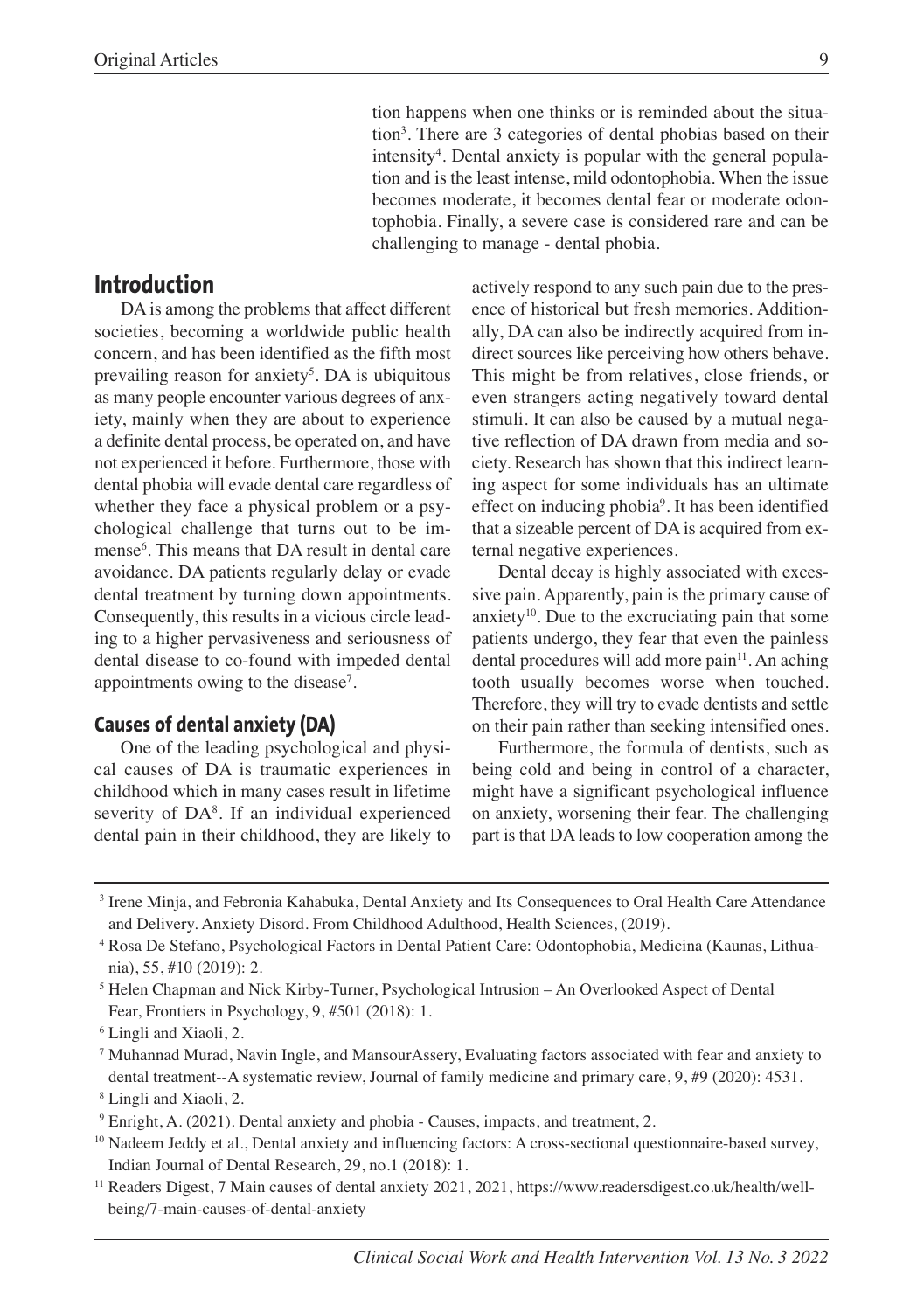patients when they visit dentists, resulting in more resources and time, as well as unpleasant experi $e$ nces<sup>12</sup>. The pain caused by a dentist seems to be sometimes caring but leads to psychological anxiety. The perceived reflections from professional dentists forecast the evasion behavior in anxiety because the negative images depress an individual further into evading an appointment to attend the dentist to get the benefit of dental care<sup>13</sup>. Studies have already confirmed that the most fear-evoking stimuli are related to invasive stimuli like surgical operations, compared with the minor anxietyevoking stimuli of noninvasive. This indicates that the phobia may be personal and supported by definite items which may generalize, where the general event collectively prompts anxiety.

According to studies, children with DA have long-term effects on their lives and may be hard to relieve. DA has been identified to have an intense impact on daily life, affecting sleep and an individual's social behavior patterns, having dental phobia incriminated as its precursor. This defines a ferocious cycle of anxiety and has been confirmed by various studies<sup>14</sup>. The reasons that make the level of DA in children more complicated include dentists' appearance, clinic environment, and the instrument used. Dentists who do not encourage, show care and sympathize with their patients also contribute to DA's escalation because patients do not feel relaxed in their presence<sup>15</sup>. Behavioral demonstrations such as crying, evading dental treatment and screaming reduce the efficacy of dental health services. Several behaviors are used to tackle DA in children such as positive reinforcement, productive communication, and modeling, resulting in improved children's treatment management 16 . The lack of these techniques intensifies DA among children. The behavioral management challenges are associated with dental factors such as earlier negative treatment occurrences, drilling, injections, indicating negative psychological loads.

Far from longer anxiety experiences from childhood, DA is also triggered by the specific dentists who care for childhood patients and have been regularly blamed for the developed anxiety of the same patient in adulthood. This indicates the significance of successful and encouraging early contact with dentists as a leading factor in reducing DA. Reportedly, DA has been increasing due to the quantity and quality of dental treatment experienced by children between 9-12 years<sup>17</sup>. Studies showed that DA is the main factor that results in the experience of unconvinced dental treatment in youth which showed almost 22% of the total. According to the studies, aspects related to the degree of DA in teenage between 13-18 years showed that the higher DA experienced, the lower confidence they usually have in the dental staff and exploitation of dental care<sup>18</sup>. The individual level of the emotional burden of visiting dental care was also noted to affect DA negatively. Specifically, DA experienced during teen years has also been confirmed to affect present oral health status and adulthood and old age.

Embarrassment has also been noted as another trigger of DA, mainly for adults. Adults patients seem to experience DA when they have lapsed on oral hygiene or delayed dental appointments<sup>19</sup>. Personal space is another trigger to DA, where

<sup>&</sup>lt;sup>12</sup> Deva, 36.

<sup>&</sup>lt;sup>13</sup> Enrico Facco and Gastone Zanette, The Odyssey of Dental Anxiety: From Prehistory to the Present. A Narrative Review, Front. Psychol. 8 (2017): 2.

 $14$  Nadeem, 1.

<sup>&</sup>lt;sup>15</sup> Kauther Musalam et al., Magnitude and determinants of dental anxiety among adult patients attending public dental clinics in Dar-Es-Salaam, Tanzania. International Journal of Dentistry. (2020): 3.

<sup>16</sup> Shreya Kothari, Deepa Gurunathan, Factors influencing anxiety levels in children undergoing dental treatment in an undergraduate clinic. Journal of family medicine and primary care, 8, #6 (2019): 2036. https://www.ncbi.nlm.nih.gov/pmc/articles/pmc6618196/

<sup>&</sup>lt;sup>17</sup> Ah-Hyeon Kim, Eun-Suk, Ahn, So-Youn An, Factors affecting dental fear in Korean adolescents, Journal of Korean Dental Science, 10, #1 (2017): 23.

<sup>&</sup>lt;sup>18</sup> Ibid

<sup>19</sup> McCarthy Dentistry Causes of Dental Anxiety, n.d., https://www.mytotaldentistry.com/blog/causes-of-dental-anxiety/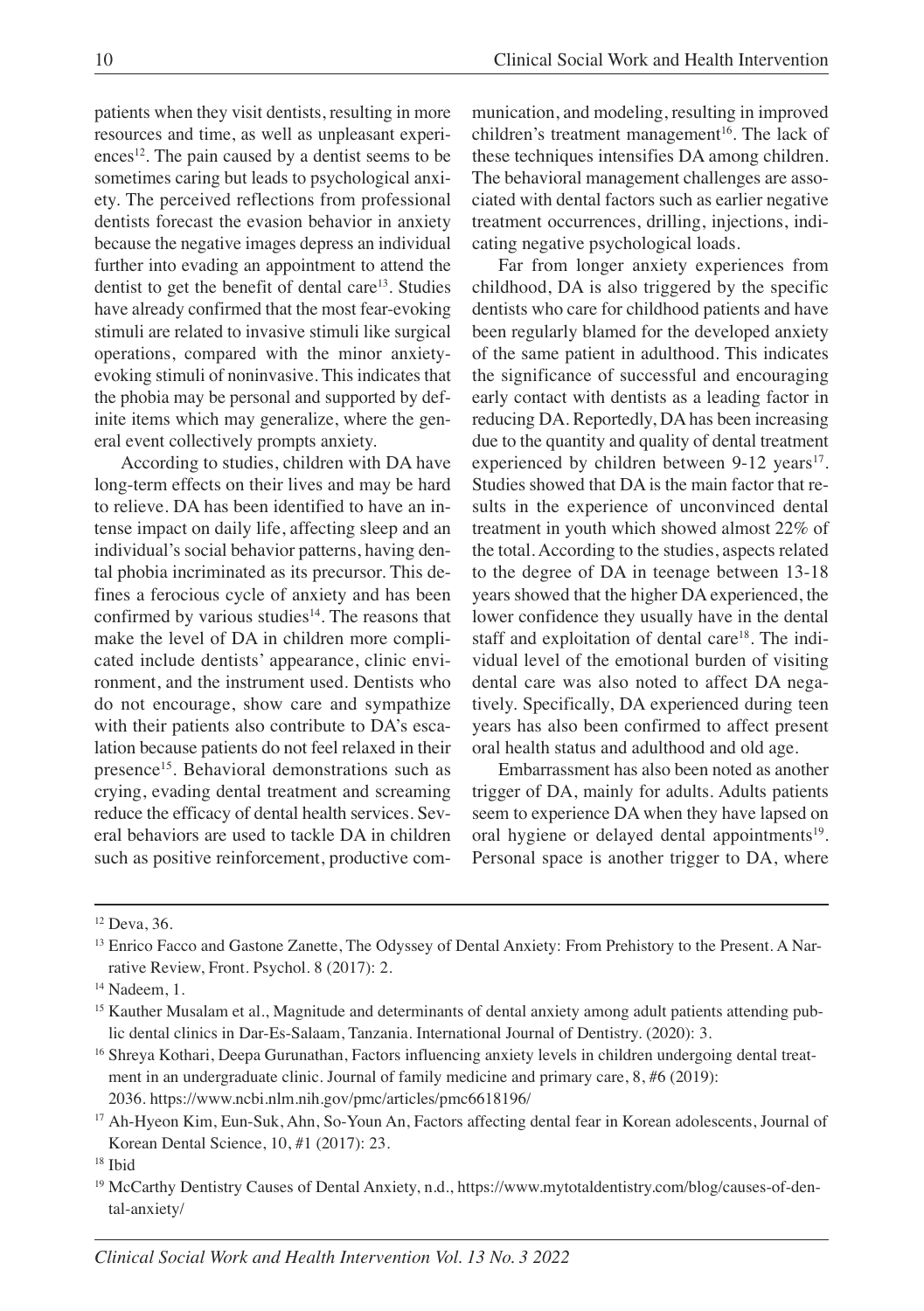most individuals feel uncomfortable with people trespassing on their personal space. It has also been confirmed that these patients feel uncomfortable when someone places instruments near their mouths<sup>20</sup>. Apart from dentist experiences, some individuals might have other mental challenges and ultimately expect something disastrous to occur during the treatment. This has been identified as the main reason why most people carry over their controls which results in worse dental health, mainly in teeth loss, deep cavities, poor teeth service, and maybe leading to periodontosis, reducing the well-being and quality of life $2<sup>1</sup>$ . There are categories of factors that lead to DA, such as psychological comorbidities which means an individual may have some mental problems. An excellent example is an individual diagnosed with anxiety may also have depression, generalized anxiety, social anxiety, or multiple comorbidities $22$ . This means that such comorbidities may influence the diagnosis and treatment of dental problems.

Dentists' handling of the patients also elicits fear in patients: potential causes of anxiety are fear of choking and drowning, seeing blood, and fear of injections<sup>23</sup>. The inclined lying of the patients while being treated upsurges the affection of frailty and lack of control. When seated in the dentist's chair with their mouths wide open, patients cannot see what the dentist is doing<sup>24</sup>. Additionally, the dentist engages patients'mouths in an intrusive way in an area that can be considered a personal space<sup>25</sup>.

In surgical involvement like extractions, patients are unaware of the used technique and know nothing about what to expect. This proves that the unknown is one of the factors resulting in DA. Reportedly, this DA trigger has nothing to do with teeth. A patient who fears injection or seeing blood will experience such anxiety whenever they are about to engage in such treatments. Since dental treatment, particularly the extraction of teeth, will result in injections to initiate numbness and blood will be shed, anxiety sets in.

Situational or environmental factors associated with the dental clinic also trigger DA. Sensory triggers are pivotal in aggravating anxiety $26$ . Some of these triggers are sensory-motors that have high-frequency vibrations; visuals such as needles; auditory sounds from turbines; olfactory which is the smell of the dental materials although currently materials used in treating dental problems have been improved.

Another trigger is the waiting room atmosphere, where photos or pictures without neutral topics reinforce patients' anxiety. Similarly, environmental factors that affect patients include unpleasant odor. Ideally, there are two common types of factors that are related to pain perception. One is situational factors, and the other is individual factors $27$ . In situational factors, these are narratives that we hear from others and the exact situations of pain appearance. The fear of situations has been ranked fourth, after injuries, height and snakes<sup>28</sup>. Individual factors are the previous pain experiences, where patients tend to postpone appointments for dental control due to this.

Irreversible pulpitis is an enlarged medical situation that entails spontaneous and impetuous pain. Such pain may prompt patients with pulpitis to seek emergency dental care. Yet, fearing pain during and after being treated may cause DA in patients delaying treatment 29 . The treatment for

<sup>20</sup> Readers Digest, 1.

<sup>21</sup> Sebastian Vaida, Mariana Dumitru, Dental Anxiety Factors and Treatments, Rev. Psih, 65, #4 (2019): 309.

<sup>&</sup>lt;sup>22</sup> Harri Halonen et al.,. "The Association Between Dental Anxiety And Psychiatric Disorders And Symptoms: A Systematic Review," Clinical practice and epidemiology in mental health: CP & EMH, 14 (2018): 208.

<sup>&</sup>lt;sup>23</sup> Jason Armfield, and Lisa Heaton, "Management of fear and anxiety in the dental clinic: a review," Australian Dental Journal, 58, no.4 (2013): 391.

<sup>24</sup> Readers Digest, 1.

<sup>&</sup>lt;sup>25</sup> Jason and Lisa, 392.

<sup>26</sup> Sebastian and Mariana, 313.

<sup>27</sup> Kauther, 1.

<sup>28</sup> Ibid., 1.

<sup>&</sup>lt;sup>29</sup> Lei Dou et al., "The prevalence of dental anxiety and its association with pain and other variables among adult patients with irreversible pulpitis," BMC Oral Health, 18, no.1 (2018): 2.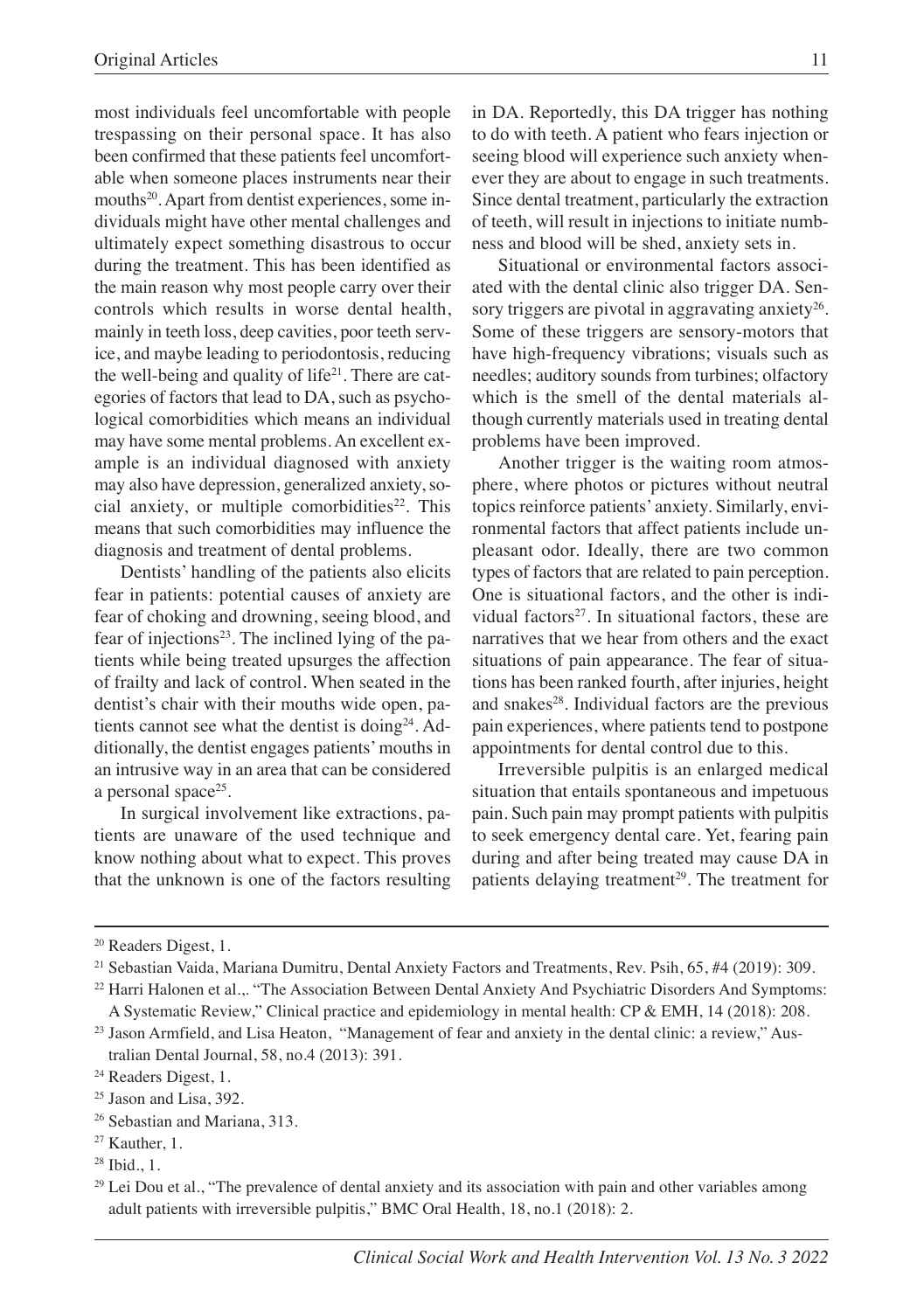irreversible pulpitis is endodontia therapy, which is claimed to be physical and psychological distress for patients. Alternatively, one may seek aromatherapy to reduce dental pulp inflammation pain<sup>30</sup>. The endobontia therapy procedure contains injection, root canal, cleaning, and obturation provoking DA in patients.

When seeking dental treatment, some patients may also experience embarrassment particularly if their state of health is poor. Experiencing dental odor, some individuals will feel ashamed of themselves and feel that they cannot open their mouths to have their teeth extracted<sup>31</sup>. Bad breath is highly associated with low self-esteem. Essentially, people with halitosis (bad breath) tend to have poor social and relationship skills because they fear talking openly to others<sup>32</sup>. They feel discomfort smiling, laughing, or speaking before others because other people will perceive them negatively. When they are about to visit the dentist, the same anxiety engulfs them.

#### **Addressing DA to seek Dental Care**

Since DA limits dental care, different approaches are required to break the existing barriers and help patients to access care. It has been identified that DA makes patients evade care, a behavior that leads to health deterioration. Thus, implementing strategies that encourage patients to feel comfortable with dental care is indispensable for perfect oral hygiene.

As indicated, unsympathetic dentists provoke DA<sup>33</sup>. On the other hand, encouraging and caring

practitioners usually sooth patients as they feel relaxed. Patients need to be assured that everything will be okay. Patients who might have experienced DA resulting from their childhood or past experiences also need assurance that current treatment will be different 34 . Nonetheless, dentists' assurances can psychologically and dramatically change the situation. Dentists need to develop good relationships with patients by being supportive, compassionate, and professional 35 . Apart from previous experiences, communicating with the dentist also helps patients who feel anxious when they lose control or when they feel that their personal space (mouth) has been encroached on $36$ . When the dentist communicates about the procedure to use and answers any arising questions beforehand, the patient can feel comfortable with the process. For young children, a parent can act as a source of moral support and assurance by reinforcing the dissapatiance of anxiety<sup>37</sup>. Dentists can also use pain-relieving approaches to ensure that pain has been alleviated during treatment.

Aromatherapy intervention reduces anxiety and pain. As a cost effective and safe treatment option, different plants are used in this approach, including lavender 38 . Research has confirmed that patients who have been engaged in aromatherapy experienced a reduced mood, alertness, and anxiety39 . Lavender aromatherapy has also reduced pain and anxiety among children. When administered as inhaled or a nebulizer, it gets into the nasal mucosa, leading to the limbic system where it boosts the psychological pathway<sup>40</sup>. This ap-

<sup>30</sup> Ganes Jadhav and Priya Mittal, "Evaluation of aromatherapy on success rate of inferior alveolar nerve block in teeth with irreversible pulpitis: a prospective randomized clinical trial," Quintessence International, 51, no.10 (2020): 868.

<sup>&</sup>lt;sup>31</sup> Readers Digest, 1.

<sup>302</sup> Sarah Salvador, and Ramona Toassi, Oral health self-perception: physical, social and cultural expressions of a body in interaction with the world, Physis: Revista de Saúde Coletiva, 31, #1(2021): 1.

<sup>&</sup>lt;sup>33</sup> Kauther, 3.

<sup>&</sup>lt;sup>34</sup> Lingli and Xiaoli, 6.

<sup>&</sup>lt;sup>35</sup> Kauther, 6.

<sup>36</sup> Readers Digest, 1.

<sup>&</sup>lt;sup>37</sup> Helen and Nick, 12.

<sup>38</sup> Ganes and Priya, 865.

<sup>&</sup>lt;sup>39</sup> Kamalapuram Nirmala, and Rekhalakshmi Kamatham, Effect of Aromatherapy on Dental Anxiety and Pain in Children Undergoing Local Anesthetic Administrations: A Randomized Clinical Trial. Journal of caring sciences, 10, #3 (2021): 118.

<sup>40</sup> Ibid., 118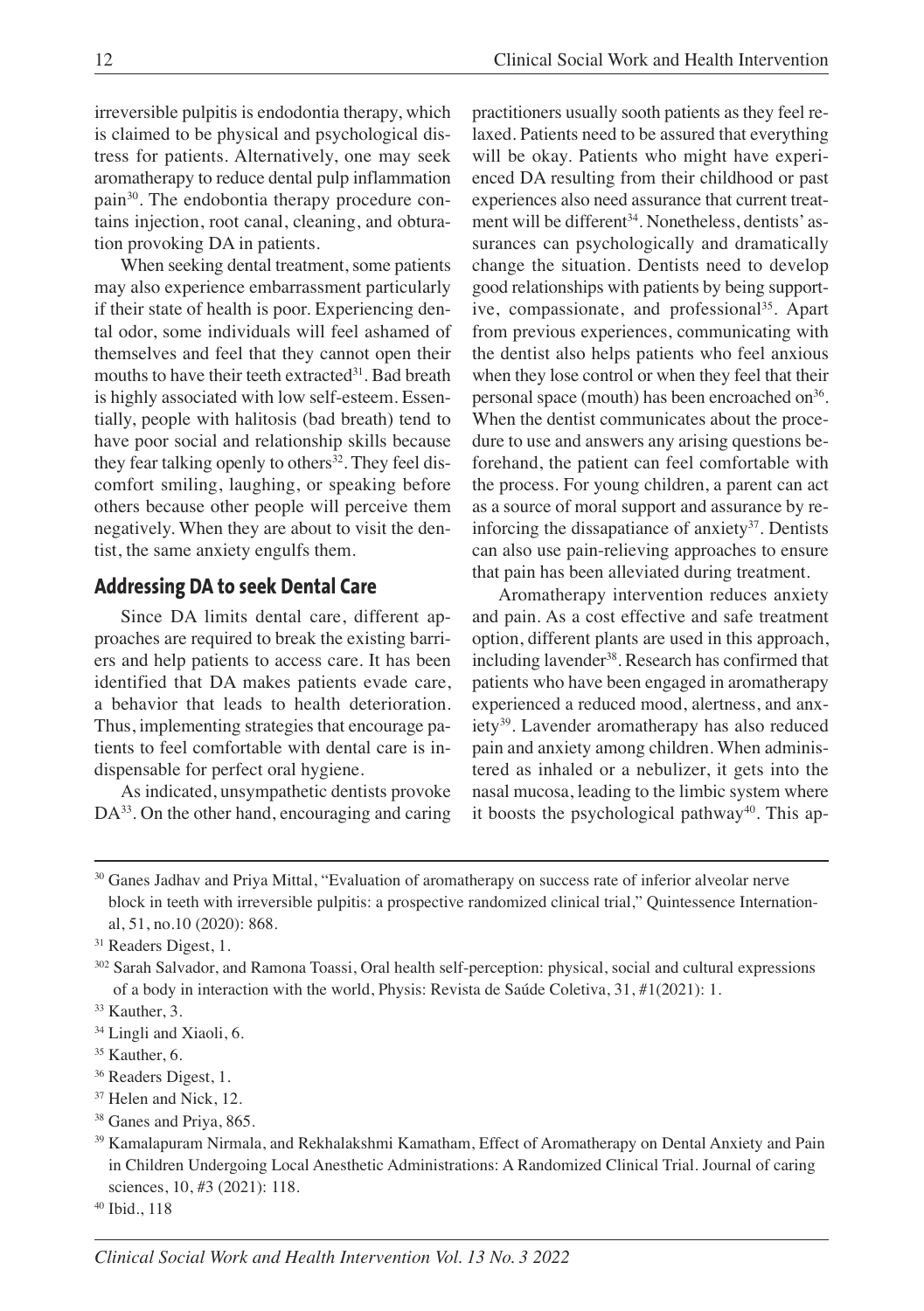proach can also be critical to patients with irreversible pulpitis because it will help manage pain. To be effective, aromatherapy can be induced before the patient visits the dentist.

To address embarrassment due to halitosis, the patient can be trained on the best methods to improve oral hygiene. Dentists are willing to recommend different approaches that patients can embody so that they can address halitosis<sup>41</sup>. Additionally, several treatment options are available for bad breath to ensure that the patient improves breath before they engage in other dental treatment services<sup>42</sup>.

# **Conclusion**

Undeniably, DA has been regarded as a global health problem and ultimately leads to patients' devastating dental health. Examining DA triggers can help address it in a bid to improve dental care. Some of these triggers include: poor past experiences; experiences from close people; unsympathetic dentists; poor oral health; pain perception; lack of control; encroachment of personal space; environmental factors such as clinic odor. These triggers act as barriers to dental care access. Since dental care is part of the larger public health, understanding how to address these triggers can be effective. The dentist needs to engage in a positive relationship by demonstrating compassion and support to patients erasing any negative experiences. Additionally, children can accompany their parents or close friends who can assure them that the process is well. Dentists should also communicate with the patients before treatment to improve awareness of the procedure. Aromatherapy has also been termed as an effective solution to pain and anxiety management. Finally, oral health can address bad breath to eliminate DA.

## **References**

- 1. ARMFIELD J, HEATON L (2013) Management of fear and anxiety in the dental clinic: a review. Australian Dental Journal, 58, #4(2013): 390-407. https://doi.org/10.1111/ adj.12118.
- 2. APPUKUTTAN D (2016) Strategies to man-

age patients with dental anxiety and dental phobia: literature review. *Clinical, cosmetic and investigational dentistry*, 8, (2016): 35– 50. https://doi.org/10.2147/CCIDE.S63626.

- 3. CHAPMAN H, KIRBY-TURNER N (2018) Psychological Intrusion – An Overlooked Aspect of Dental Fear. *Frontiers in Psychology*, 9, #501(2018): 1-19. doi: 10.3389/fpsyg. 2018.00501 .
- 4. DE STEFANO ROSA (2019) Psychological Factors in Dental Patient Care: Odontophobia. *Medicina* (Kaunas, Lithuania), 55, #10 (2019): 1-4. https://doi.org/10.3390/medicina55100678.
- 5. DOU L *et al.* (2018) The prevalence of dental anxiety and its association with pain and other variables among adult patients with irreversible pulpitis. *BMC Oral Health*, 18, no.1(2018): 1-6. https://link.springer.com/article/10.1186/s12903-018-0563-x.
- 6. ENRIGHTA (2021) *Dental anxiety and phobia - Causes, impacts, and treatment*. Retrieved from https://www.oatext.com/pdf/ DOMR-7-384.pdf.
- 7. FACCO E, GASTONE Z (2017) The Odyssey of Dental Anxiety: From Prehistory to the Present. A Narrative Review. *Frontiers in Psychology*, 8 (2017): 1-15. https://doi.org/ 10.3389/fpsyg.2017.01155.
- 8. HALONEN H *et al.* (2018) The Association Between Dental Anxiety and Psychiatric Disorders and Symptoms: A Systematic Review. *Clinical practice and epidemiology in mental health: CP & EMH*, 14 (2018): 207– 222.

https://doi.org/10.2174/17450179018140102 07.

- 9. JADHAV G, MITTAL P (2020) Evaluation of aromatherapy on success rate of inferior alveolar nerve block in teeth with irreversible pulpitis: a prospective randomized clinical trial. *Quintessence International*, 51, #10 (2020): 864-870.
- 10. JEDDY N. *at al*. (2018) Dental anxiety and influencing factors: A cross-sectional questionnaire-based survey. *Indian Journal of Dental Research*, 29, #1 (2018): 1-10. . https://

<sup>41</sup> Sara and Ramona, 1.

<sup>42</sup> Readers Digest, 1.